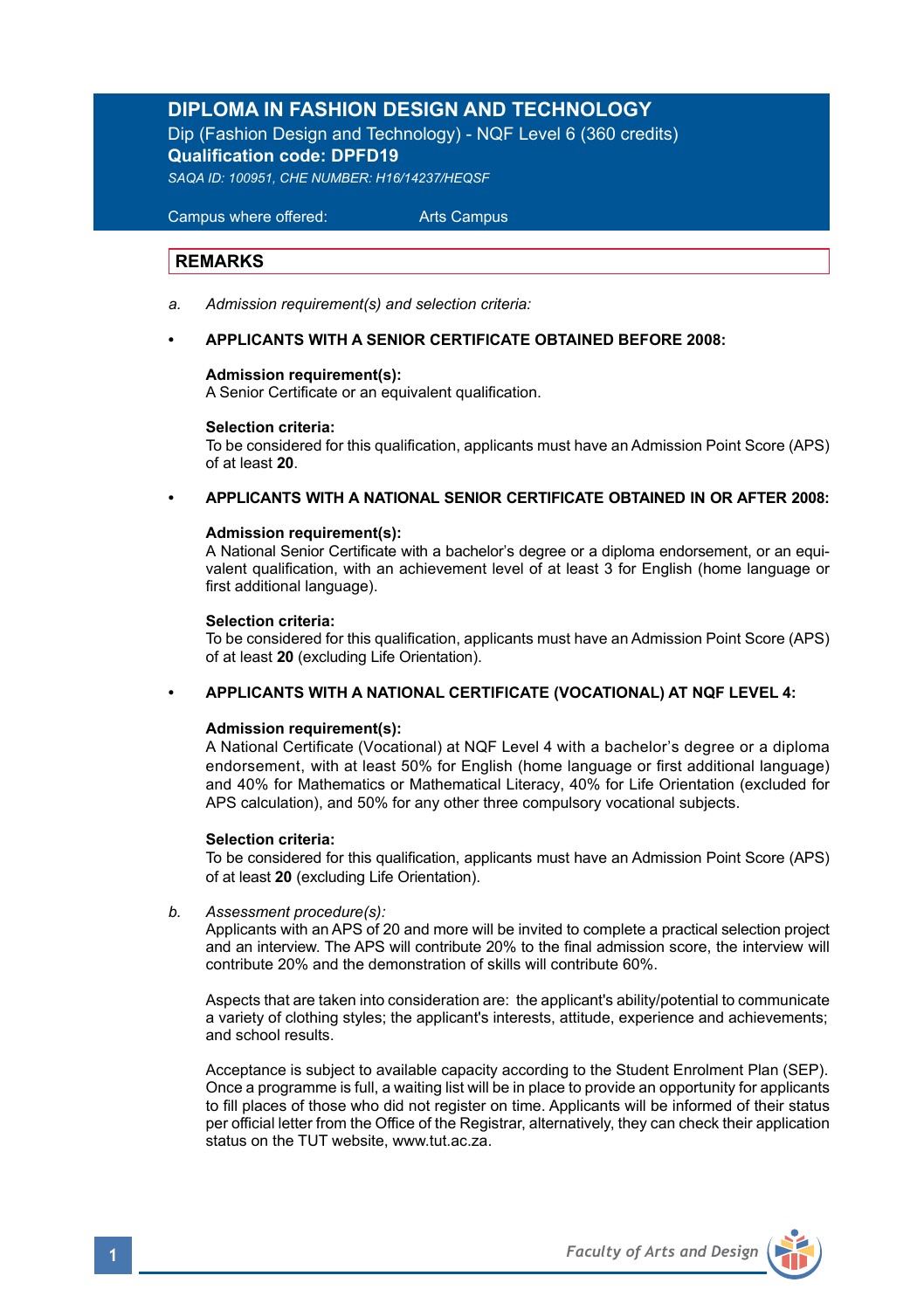- *c. Recognition of Prior Learning (RPL), equivalence and status:* See Chapter 30 of Students' Rules and Regulations.
- *d. Intake for the qualification:* January only.
- *e. Presentation:* Day classes.
- *f. Minimum duration:* Three years.
- *g. Exclusion and readmission:* See Chapter 2 of Students' Rules and Regulations.
- *h. WIL in Fashion Design I and II (Work-Integrated Learning):*  See Chapter 5 of Students' Rules and Regulations.

## **CURRICULUM**

## **FIRST YEAR**

| <b>CODE</b>                                                          | <b>MODULE</b>                                                                                                      | <b>NOF-L</b>             | <b>CREDIT</b>               | <b>PREREQUISITE MODULE(S)</b>                                                                  |  |  |  |
|----------------------------------------------------------------------|--------------------------------------------------------------------------------------------------------------------|--------------------------|-----------------------------|------------------------------------------------------------------------------------------------|--|--|--|
| <b>DES105D</b><br><b>GAT105D</b><br><b>HIF105D</b><br><b>INI125D</b> | Design Studies I<br>Garment Technology I<br>History of African Fashion<br>Information Literacy I (block<br>module) | (5)<br>(5)<br>(5)<br>(5) | (25)<br>(25)<br>(14)<br>(2) |                                                                                                |  |  |  |
| <b>LFI125X</b><br><b>PAT105D</b>                                     | Life Skills I (block module)<br>Pattern Technology I                                                               | (5)<br>(5)               | (2)<br>(25)                 |                                                                                                |  |  |  |
|                                                                      |                                                                                                                    |                          |                             |                                                                                                |  |  |  |
| <b>FIRST SEMESTER</b>                                                |                                                                                                                    |                          |                             |                                                                                                |  |  |  |
| 12P115D                                                              | Communication for Academic<br>Purposes                                                                             | (5)                      | (10)                        |                                                                                                |  |  |  |
| CPL115X                                                              | <b>Computer Literacy</b>                                                                                           | (5)                      | (10)                        |                                                                                                |  |  |  |
| <b>SECOND SEMESTER</b>                                               |                                                                                                                    |                          |                             |                                                                                                |  |  |  |
| <b>TEX115D</b>                                                       | <b>Textiles I</b>                                                                                                  | (5)                      | (7)                         |                                                                                                |  |  |  |
|                                                                      | TOTAL CREDITS FOR THE FIRST YEAR:                                                                                  |                          | 120                         |                                                                                                |  |  |  |
| <b>SECOND YEAR</b>                                                   |                                                                                                                    |                          |                             |                                                                                                |  |  |  |
| CODE                                                                 | <b>MODULE</b>                                                                                                      | NOF-L                    | <b>CREDIT</b>               | <b>PREREQUISITE MODULE(S)</b>                                                                  |  |  |  |
| DES206D                                                              | Design Studies II                                                                                                  | (6)                      | (25)                        | Design Studies I<br>Garment Technology I<br>Pattern Technology I                               |  |  |  |
| GAT206D                                                              | <b>Garment Technology II</b>                                                                                       | (6)                      | (25)                        | Design Studies I<br>Garment Technology I<br>Pattern Technology I                               |  |  |  |
| <b>INH206D</b><br><b>PAT206D</b>                                     | Inter-Cultural Fashion Trends II<br>Pattern Technology II                                                          | (6)<br>(6)               | (15)<br>(25)                | History of African Fashion<br>Design Studies I<br>Garment Technology I<br>Pattern Technology I |  |  |  |

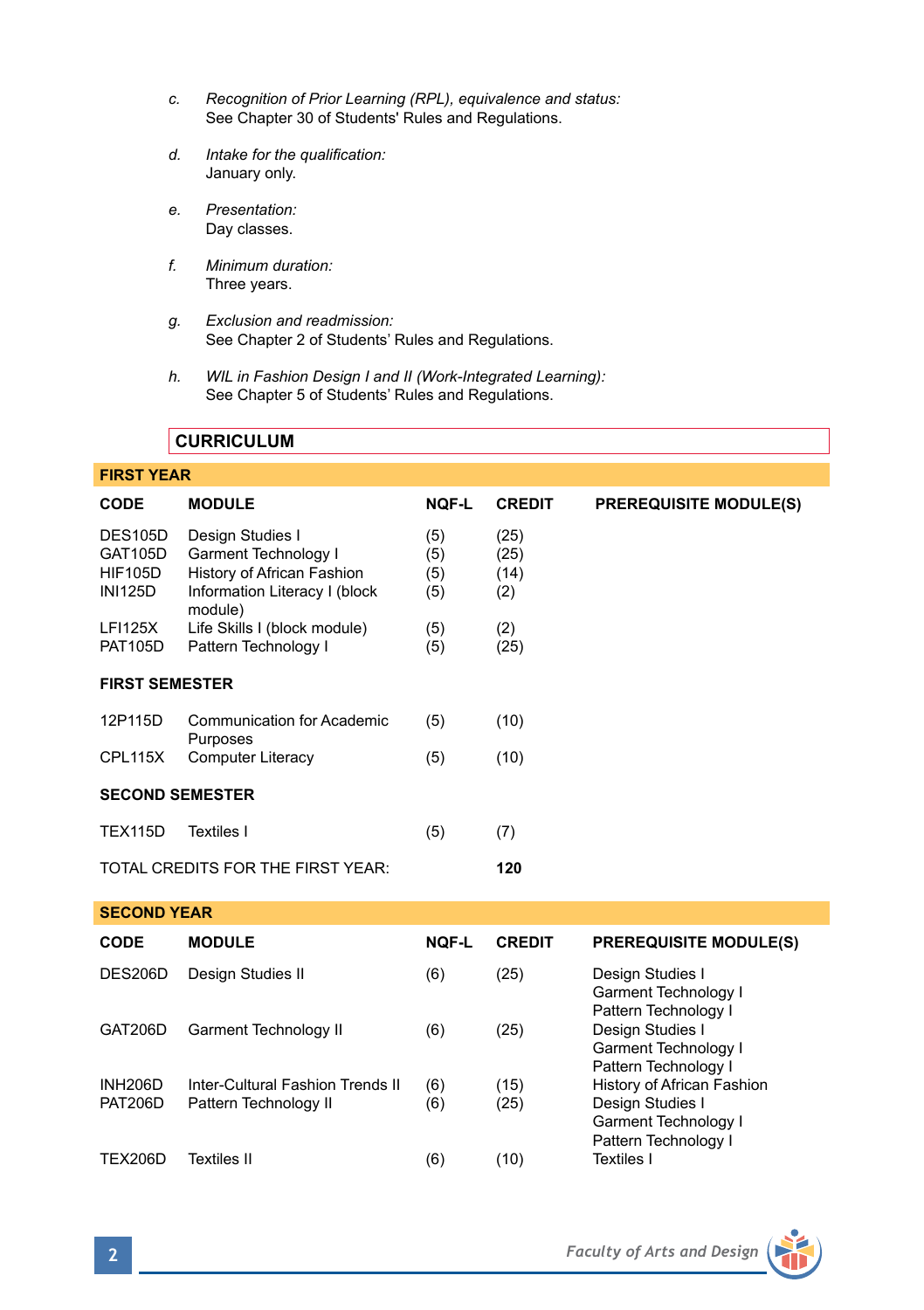### WIF205D WIL in Fashion Design I (5) (20)

TOTAL CREDITS FOR THE SECOND YEAR: **120**

| THIRD YEAR     |                                                   |              |               |                                                                                                                                            |  |  |  |
|----------------|---------------------------------------------------|--------------|---------------|--------------------------------------------------------------------------------------------------------------------------------------------|--|--|--|
| <b>CODE</b>    | <b>MODULE</b>                                     | <b>NOF-L</b> | <b>CREDIT</b> | <b>PREREQUISITE MODULE(S)</b>                                                                                                              |  |  |  |
| DES306D        | Design Studies III                                | (6)          | (20)          | Design Studies II<br>Garment Technology II<br>Pattern Technology II                                                                        |  |  |  |
| EDS315D        | Entrepreneurship I (first-semester (5)<br>module) |              | (10)          |                                                                                                                                            |  |  |  |
| GAT306D        | Garment Technology III                            | (6)          | (20)          | Design Studies II<br>Garment Technology II<br>Pattern Technology II<br>Design Studies II<br>Garment Technology II<br>Pattern Technology II |  |  |  |
| <b>PAT306D</b> | Pattern Technology III                            | (6)          | (20)          |                                                                                                                                            |  |  |  |
| <b>PRP305D</b> | Professional Practice in Fashion<br>Design I      | (5)          | (10)          |                                                                                                                                            |  |  |  |
| <b>WIF306D</b> | WIL in Fashion Design II                          | (6)          | (40)          | WIL in Fashion Design I                                                                                                                    |  |  |  |
|                | TOTAL CREDITS FOR THE THIRD YEAR:                 | 120          |               |                                                                                                                                            |  |  |  |
|                | TOTAL CREDITS FOR THE QUALIFICATION:              | 360          |               |                                                                                                                                            |  |  |  |

# **MODULE INFORMATION (OVERVIEW OF SYLLABUS)**

The syllabus content is subject to change to accommodate industry changes. Please note that a more detailed syllabus is available at the department or in the study guide that is applicable to a particular module. At time of publication, the syllabus content was defined as follows:

## **C**

### **COMMUNICATION FOR ACADEMIC PURPOSES (12P115D) 1 X 3-HOUR PAPER** *(Module custodian: Department of Design Studies)*

A workable knowledge of English is an essential skill for any graduate who is required to conduct themselves successfully in a professional working environment. This module will equip students with the competencies required to compose a selection of written texts related to communicating both internally and externally within a professional environment. In addition, the module includes strategies that are essential for the effective communication in various situations, including small groups to avoid unproductive conflict, a multicultural context, etc. (Total notional time: 100 hours)

## **COMPUTER LITERACY (CPL115X) CONTINUOUS ASSESSMENT**

## *(Module custodian: End User Computing Unit)*

This module provides foundational knowledge in computing fundamentals, essential digital skills in key applications based on MS Office Suite and network basics (i.e. MS Outlook and Internet). Online exams are mapped with End-User Computing: SAQA 49077 (61591) Core Element as well as Internet and Computing Core Certification (IC3). (Total notional time: 100 hours)

## **D**

## **DESIGN STUDIES I (DES105D) CONTINUOUS ASSESSMENT**

## *(Module custodian: Department of Design Studies)*

Provides foundational knowledge and understanding of the theoretical and practical design aspects as it relates and applies competencies to the scope of fashion. Simple concept and design development strategies, construction and design knowledge and fashion drawing skills are imparted and developed and used to support and enhance the overall creative design body of work. (Total notional time: 250 hours)

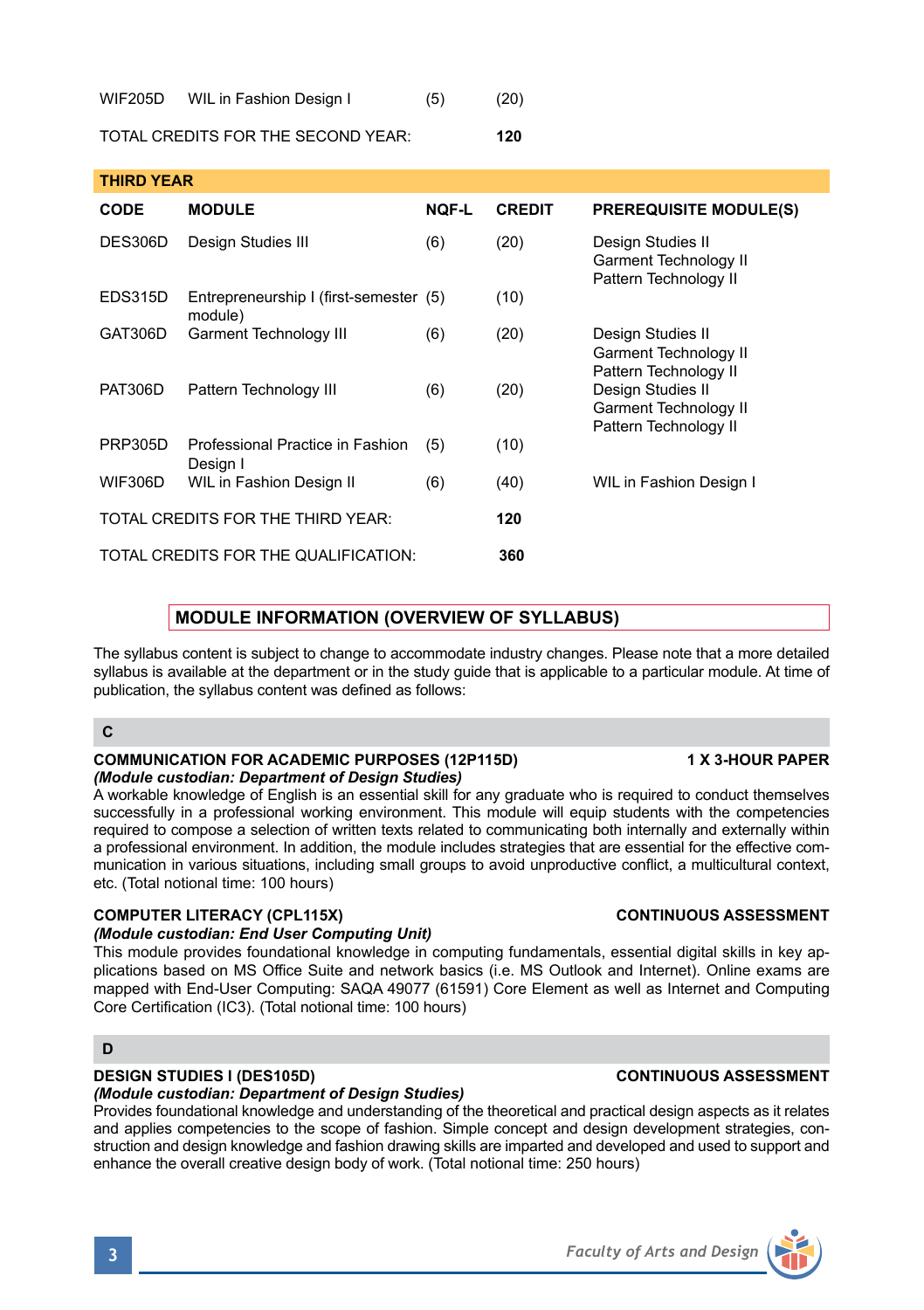## **DESIGN STUDIES II (DES206D) CONTINUOUS ASSESSMENT**

### *(Module custodian: Department of Design Studies)*

Builds on the foundation of theoretical and practical design aspects embedded during Design Studies I and are now developed through theoretical complexity in relation to industry needs and requirements. Innovation and creativity as well as developing personal expression becomes key to solve complex design problems. Technology is introduced at a fundamental level and software programs are learned and applied for basic Computer-Aided-Design purposes. (Total notional time: 250 hours)

### **DESIGN STUDIES III (DES306D) CONTINUOUS ASSESSMENT**

### *(Module custodian: Department of Design Studies)*

Culminate – through the application of advanced design theories and principles – in the communication of complex, self-derived and specialised design concepts, compiled as a professional portfolio of evidence for the purpose of entrepreneurial strategies. Advanced level design ideas are applied for solving construction and design problems at an industry standard through critical thinking as part of the solution process. (Total notional time: 200 hours)

## **E**

# **ENTREPRENEURSHIP I (EDS315D) CONTINUOUS ASSESSMENT**

*(Module custodian: Department of Design Studies)* 

This module is concerned with the study of the basics of arts-based business principles and the application of entrepreneurial strategies specifically within the creative industries. In introducing these principles to the art student, this module will prepare the student for the world of work as a creative industries individual and novice entrepreneur in the discipline-related field. Arts-based business and ethical entrepreneurial practices are recognised as the foundations for good professional operations in entrepreneurship in the creative industries. (Total notional time: 100 hours)

## **G**

## GARMENT TECHNOLOGY I (GAT105D) **CONTINUOUS ASSESSMENT**

*(Module custodian: Department of Design Studies)* 

Basic practical knowledge and understanding of garment construction using various processes and equipment are essential for establishing strong foundational sewing skills. Understanding and following pattern information to prepare garment pieces for sewing processes is essential and embeds the underlying overlap between pattern and garment technology. Theoretical content places the module well within the scope of vocational, industry-specific knowledge. (Total notional time: 250 hours)

### **GARMENT TECHNOLOGY II (GAT206D) CONTINUOUS ASSESSMENT**

## *(Module custodian: Department of Design Studies)*

Expands on the embedded practical knowledge and understanding of construction from first year using more complex and specialised machinery to produce quality garments. Implementing analytical skills to solve construction problems and using specialised fabrics and more complex construction methods. Theoretical content includes design for production purposes and the cost effectiveness for the manufacturing of clothing. A strong link is maintained between Design Studies, Pattern and Garment Technology and the Work-Integrated Learning module. (Total notional time: 250 hours)

### **GARMENT TECHNOLOGY III (GAT306D) CONTINUOUS ASSESSMENT**

### *(Module custodian: Department of Design Studies)*

Culminates in the production of garments with a high degree of design integration relying on advanced pattern and garment processes. The use of new and emerging technologies is explored and encouraged. The core modules are fully integrated, applying advanced analytical skills to critically solve construction problems within an industry-simulated environment. A strong supportive link is maintained between the theoretical aspects of this module and the Work-Integrated Learning module. (Total notional time: 200 hours)

## **H**

### **HISTORY OF AFRICAN FASHION (HIF105D) CONTINUOUS ASSESSMENT** *(Module custodian: Department of Design Studies)*

History of African Fashion focuses on an indigenous-centred interrogation of historical costume and fashion and the nurturing of an African, specifically South African fashion identity. Historical costume and fashion from the African and European continents are explored and become the starting point for introducing the context where both become mutually inclusive to contemporary South African fashion. (Total notional time: 140 hours)



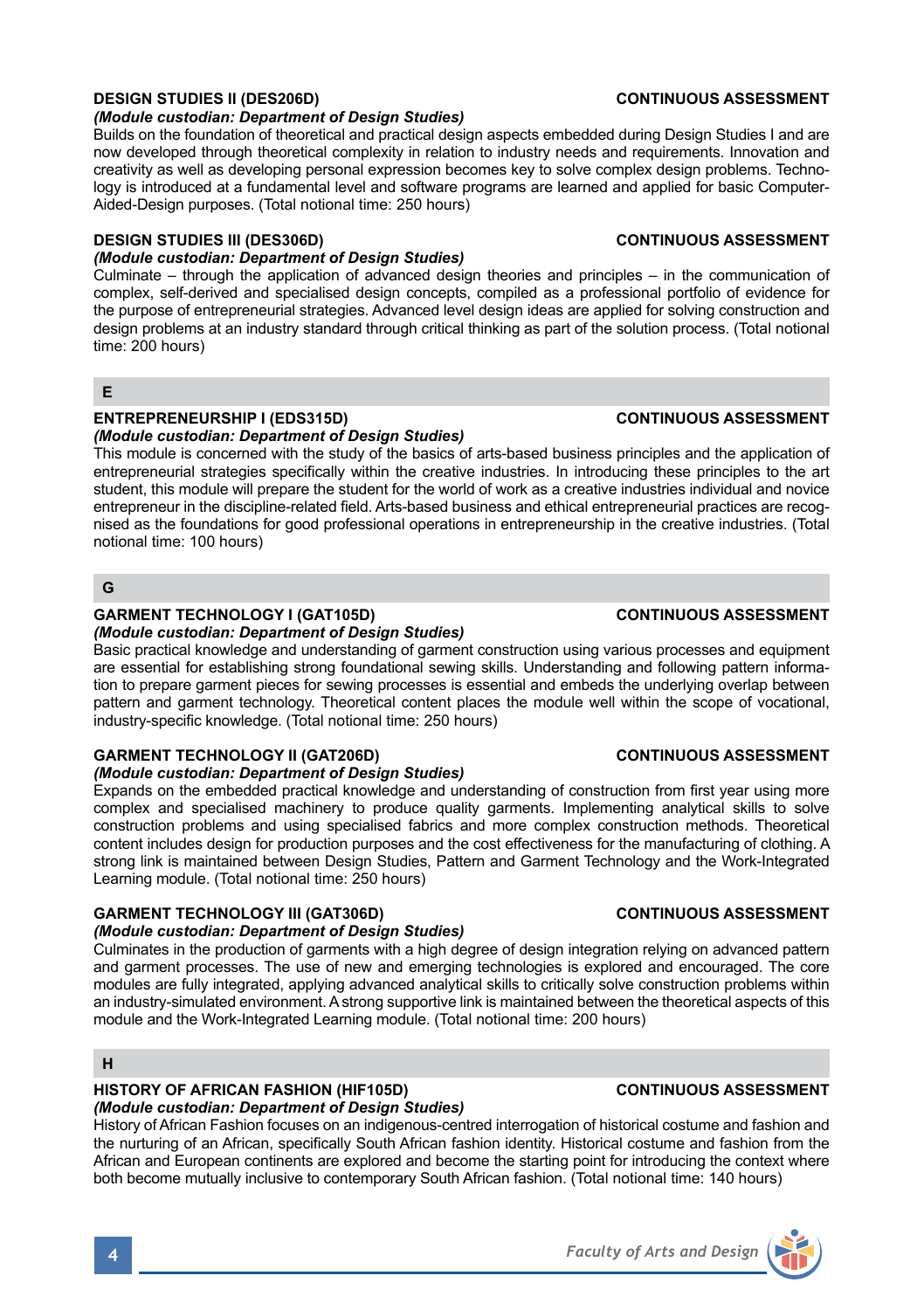## **INFORMATION LITERACY I (INI125D) CONTINUOUS ASSESSMENT**

### *(Module custodian: Directorate of Library and Information Services)*

Introduction of information literacy. Development of a search strategy and application of a search string to search engines and academic databases. Evaluation of information sources. Ethical and legal use of information. (Total notional time: 20 hours)

### **INTER-CULTURAL FASHION TRENDS II (INH206D) CONTINUOUS ASSESSMENT** *(Module custodian: Department of Design Studies)*

Relies on embedded theoretical knowledge and understanding of African and European history of costume and fashion and its application in contemporary contexts. Further exploration of the South African fashion identity is done through the interrogation of world cultures, socio-economic and political nuances and how it interacts. This theoretically supported basis can be applied throughout all aspects of the design process and fashion context. (Total notional time: 150 hours)

**L**

## **LIFE SKILLS I (LFI125X) CONTINUOUS ASSESSMENT**

### *(Module custodian: Directorate of Student Development and Support)*

Personal, socio-emotional and academic skills development for students in higher education. This module includes 1. Intra- and interpersonal skills (e.g. emotional intelligence, relationships, and conflict management); 2. General study skills (e.g. time management, goal setting, learning styles); 3. Health and wellness (e.g. HIV/ AIDS, GBV issues, substance abuse); 4. Student life and adjustment (e.g. identity development, adjusting to a higher education environment); and 5. Financial management. (Total notional time: 20 hours)

### **P**

## **PATTERN TECHNOLOGY I (PAT105D) CONTINUOUS ASSESSMENT**

### *(Module custodian: Department of Design Studies)*

Focuses on foundational theories, principles and techniques related to the process of preparing suitable flat pattern sets for cutting garment pieces, adherence to technical specifications when preparing patterns and accuracy of measurements. Consideration of fit and style is embedded through the making of toiles and establishes the foundation for the reading and analysis of designs and accurate pattern development ability. (Total notional time: 250 hours)

## **PATTERN TECHNOLOGY II (PAT206D)** CONTINUOUS ASSESSMENT

## *(Module custodian: Department of Design Studies)*

Expands on embedded knowledge from Pattern Technology I to include the ability to solve more complex pattern problems for the development of garment pieces. An additional focus is on industry needs and the inclusion of manual pattern grading. Technology is introduced through industry relevant software programs for the purpose of developing and grading pattern sets digitally and enhancing the production of quality garments. (Total notional time: 250 hours)

## **PATTERN TECHNOLOGY III (PAT306D) CONTINUOUS ASSESSMENT**

### *(Module custodian: Department of Design Studies)*

Assimilation of the manual and digital workspaces enhances the efficiency and product quality produced during the course of this module. The production of industry standard flat and draped pattern sets are integral to the production of final products that have advanced quality and fit. A high degree of design integration allows for the incorporation of the core modules as a singular and cohesive process. (Total notional time: 200 hours)

### **PROFESSIONAL PRACTICE IN FASHION DESIGN I (PRP305D) CONTINUOUS ASSESSMENT** *(Module custodian: Department of Design Studies)*

A fashion perspective of marketing and merchandising concepts, the role of the designer in the industry and what professional fashion practice entails will be explored. This foundational module will be used to support and enhance the Work-Integrated Learning module by instilling an awareness of career paths and work ethic in preparation for the student entering the world of work. (Total notional time: 100 hours)